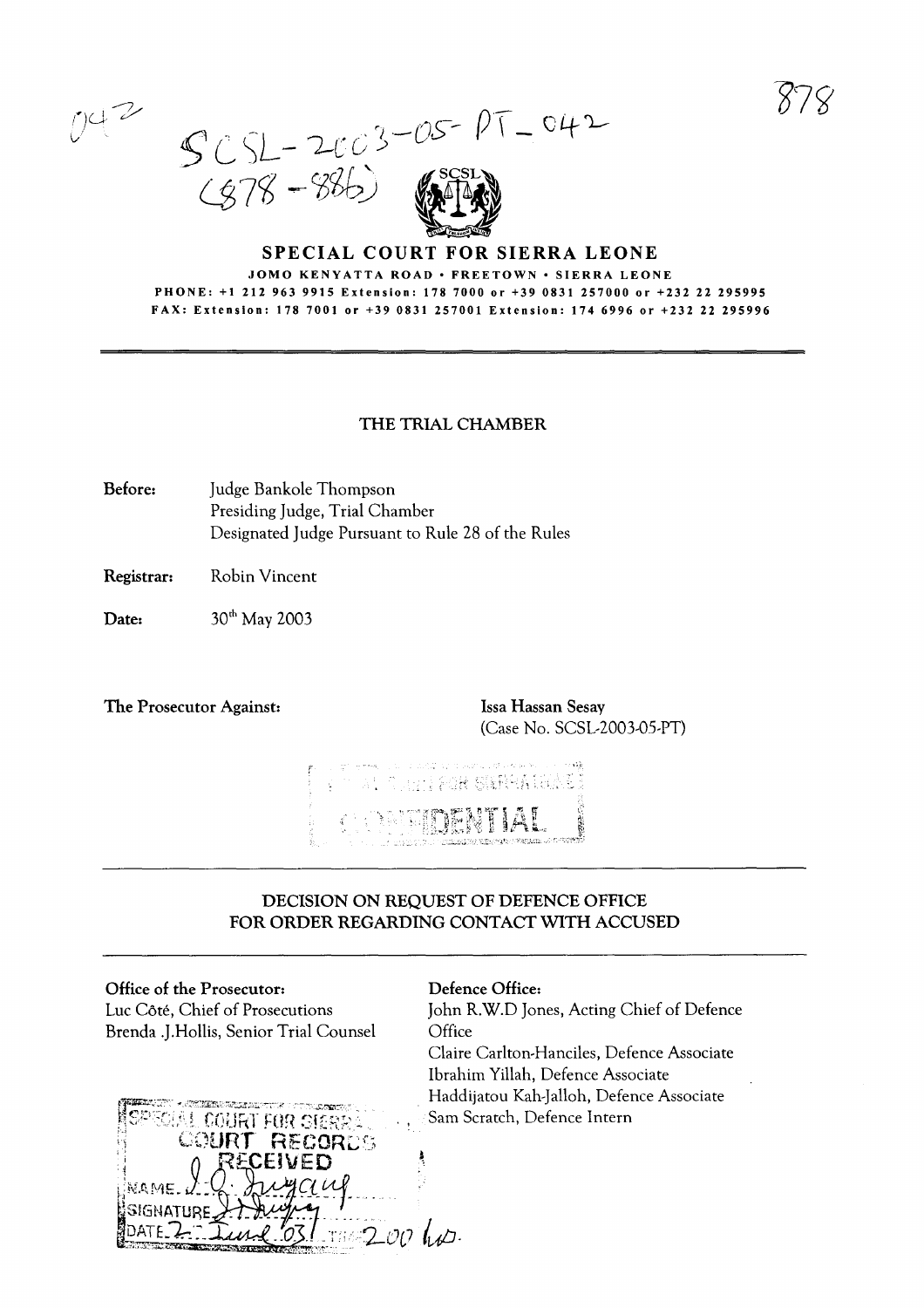

## THE SPECIAL COURT FOR SIERRA LEONE ("the Special Court")

JUDGE BANKOLE THOMPSON, sitting as a single Judge designated pursuant to Rule 28 of the Rules of Procedure and Evidence ("the Rules") on behalf of the Trial Chamber;

BEING SEIZED of the Extremely Urgent and Confidential Request of the Defence Office for an Order Regarding the Accused herein, Issa Hassan Sesay ("Request"), and of the "Briefs" ("Written Submissions") with attachments in support of the said Request, filed on the  $16<sup>th</sup>$  April 2003, and specifically for a permanent order that the Office of the Prosecutor cease interview of the Accused and that any further contact with the said Accused be made through the appropriate channel, namely, through the Defence Office, until a permanent Defence Counsel is assigned;

CONSIDERING the Response filed by the Prosecution on  $23<sup>rd</sup>$  April 2003 to the aforementioned Defence Request in respect of Issa Hassan Sesay ("Response");

**CONSIDERING** further the Defence Reply on Over-Sized Filing by the Prosecution filed on  $29<sup>th</sup>$ April 2003 and the Reply to the Prosecution's Response Regarding Contact with the Accused therein filed on even date ("Reply");

WHEREAS acting on the Chamber's Instruction, the Court Management Section notified the parties 1<sup>st</sup> May 2003 that the merits of the Defence Request, the Prosecution's Response theretc and the Defence Replies thereto would be considered and determined on "Briefs" (Written Submissions) and attachments of the parties ONLY pursuant to Rule 73 of the Rules;

**HAVING EXAMINED** the Registrar's Confidential Report dated  $13<sup>th</sup>$  May 2003 on the subject matter of this Motion/ Request as requested by the Chamber on 1st May 2003;

**TAKING NOTE** of the Order to Temporarily Cease any Questioning of the Accused, dated  $30<sup>th</sup>$ April 2003.

COGNISANT of the Statute of the Special Court ("the Statute") particularly Articles 16 (2) and 17 (4) (g) thereof, and specifically Rules 45 and 54 of the Rules;

### NOTING THE SUBMISSIONS OF THE PARTIES

### The Defence Motion/Request:

1. By the aforementioned Motion or Request, the Defence seeks an Order "regarding contact by the Office of the Prosecutor ("OTP") with Accused persons in general and with Issa Hassan Sesay in particular" (paragraph 1 of Motion).

2. The Defence avers that its Office is aware that the OTP is currently conducting interviews with the Accused herein. It contends that Mr.Sesay is an accused person, who is pending

 $k$ 35

2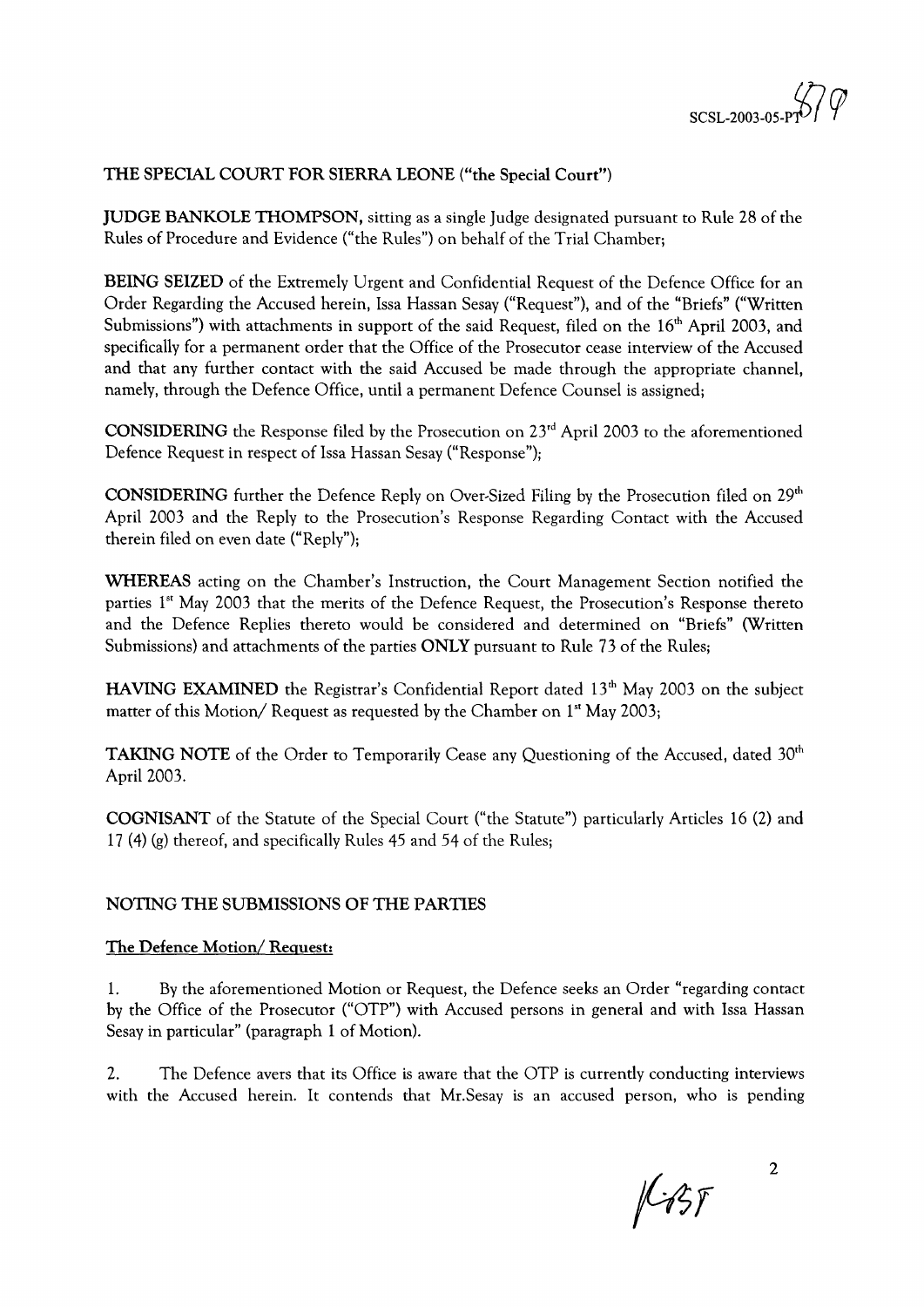assignment of permanent Counsel, and legally represented by members of the Defence Office; that he was represented by members of the Defence Office at his Initial Appearance to whom he had given a Power of Attorney, the OTP then having attended the Initial Appearance themselves. The Defence contends that in these circumstances, it was improper for the OTP to approach Mr. Sesay directly for the purpose of ascertaining whether he was willing to be interviewed by the OTP (paragraph 2 of Motion).

3. The Defence submits that, in the circumstances, the correct procedure would have been for the OTP to have approached the members of the Defence Office, as the legal representatives of the Accused and requested the Office to transmit to the Accused the OTP's request to interview him. The Defence submits, in addition, that there is clear authority that once a person has been indicted and the process has begun, from that point on, the indictee should only be approached by the adverse party through his legal representative (paragraph 3 of Motion).

4. As its final submission, the Defence argues that the procedural due process in the case of the Accused has been breached, and that the breach is continuing with each interview conducted by the OTP; hence the instant Request that such interview cease and that in future requests for interviewing indictees be addressed to the Defence Office for transmission to the indictees.

5. Relying on the decision in *The Prosecutor v. Miroslav Kvocka and Mladen Radic, Case No.* IT *95-14-1, Order* on *Representation by Counsel, Kvocka and Radic, 15'h April* 1998 rendered by Judge Rodrigues of the International Criminal Tribunal for Yugoslavia, where the "Prosecutor allegedly attempted to question the Accused even though neither of them had Counsel", and where the Tribunal ordered that *"the questioning of either of the Accused* by *the Prosecutor may not proceed before he (the Accused) has received the permanent assignment of Counsel",* the Defence submits that Mr. Sesay's position is the same as was in that case in that since he does not yet have permanent representation, the OTP should, therefore, not contact him or should only do so through the Defence Office. In support of their position, the Defence also cites some authorities from national legal systems.

#### The Prosecution Response:

6. In their Response filed on 24th April 2003 to the aforesaid Defence Motion, the Prosecution urges the Court to dismiss the Motion for the following reasons:

- 1. The Motion seeks to create a new "right" which does not exist in international law, practice, or standards of justice.
- 2. There has been no violation of the Accused's universal right to the assistance of Counsel;
- 3. The Motion is premature.

 $K35$ 3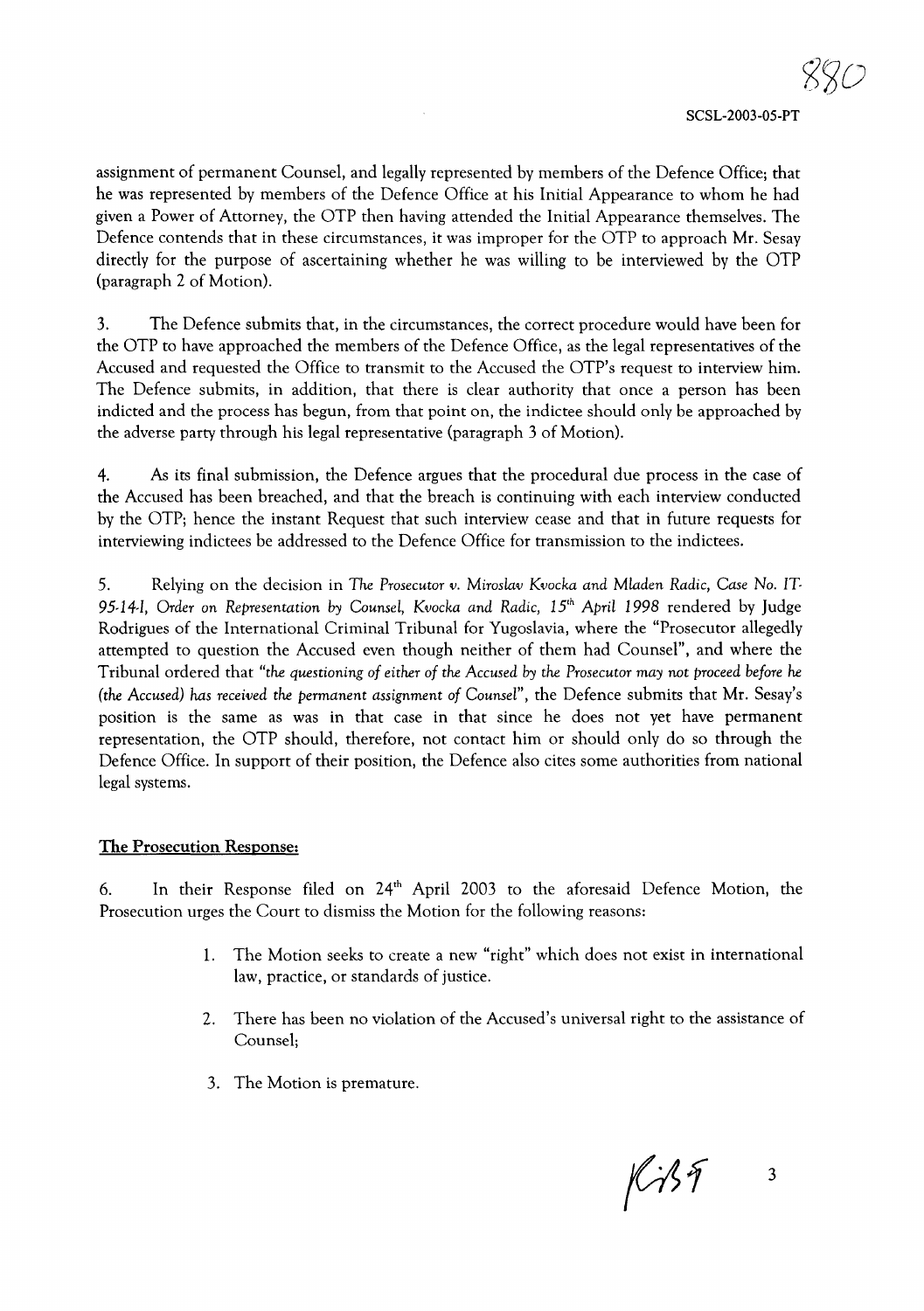- 4. The Acting Chiefs alleged procedural due process requirement is not supported by the limited national authorities attached to the Motion.
- 5. The Acting Chief of Defence and Legal Adviser (Acting Chief) has no standing to file the Motion or request the relief sought. Furthermore, conflict of interest issues may preclude the Acting Chief from filing the Motion." (paragraph 1 of Response).

## The Defence Reply:

7. In their Reply filed on 29th April 2003 to the Prosecution's Response to the aforementioned Defence Motion, the Defence strenuously contends that (i) the Office of the Prosecutor misrepresented the entity filing the request for order or contact, (ii) the Office of the Prosecutor has wrongly asserted that the Defence Office has no standing to file Motions on behalf of the Accused, and (iii) on the question of professional courtesy, the main issue is that where an Accused has appointed a legal representative, the Office of the Prosecutor is not entitled to approach the Accused directly but through his legal representative, and that there is clear authority in national jurisprudence as well as international jurisprudence for this proposition.

8. As to the first main contention, the Defence submits as follows:

Nothing on the face of the Defence Request suggested that it had been filed by the Acting Chief of the Defence Office in his official capacity or in any other capacity. The title of the Defence Request made it clear that it was filed by *the Defence Office,* not by the Acting Chief. Indeed, virtually every paragraph of the Defence Request referred to the *Defence Office* and the Defence Request was signed under the heading, "DEFENCE OFFICE. Hence, the Defence further submits that it is abundantly clear from the Defence Request that the submissions were those of the Defence Office, an entity established pursuant to Rule 45 of the Rules of the Court, with the competencies and functions set out in that Rule. In a further submission, the Defence contends that this misconception may explain in part the OTP's erroneous allegation of lack of standing. It is not a question of whether the "Acting Chief' has standing to submit Motions. The *Defence Office* clearly has standing to file motions on behalf of Accused persons, particularly until they have been assigned permanent Counsel.

9. On the second main contention that the OTP has wrongly asserted that the Defence Office has no standing to file motions on behalf of the Accused, the Defence submits that (a) it has filed pleadings on behalf of the Accused persons, including Mr.Sesay,without any objection raised by the OTP, thereby having waived its right to object, (b) they hold a Power of Attorney signed by the Accused, (c) Rule 45 obliges them to act for the Accused, and (d) they are not in any position of conflict. On the issue of professional courtesy, their contention is the issue is as stated in paragraph 7 above. They also contend that the Prosecutor's Response violates the Registrar's Practice Direction of 27<sup>th</sup> February 2003, to wit section 9 (c), thereof, by exceeding the six (6) pages limitation stipulation.

 $1439$ 

4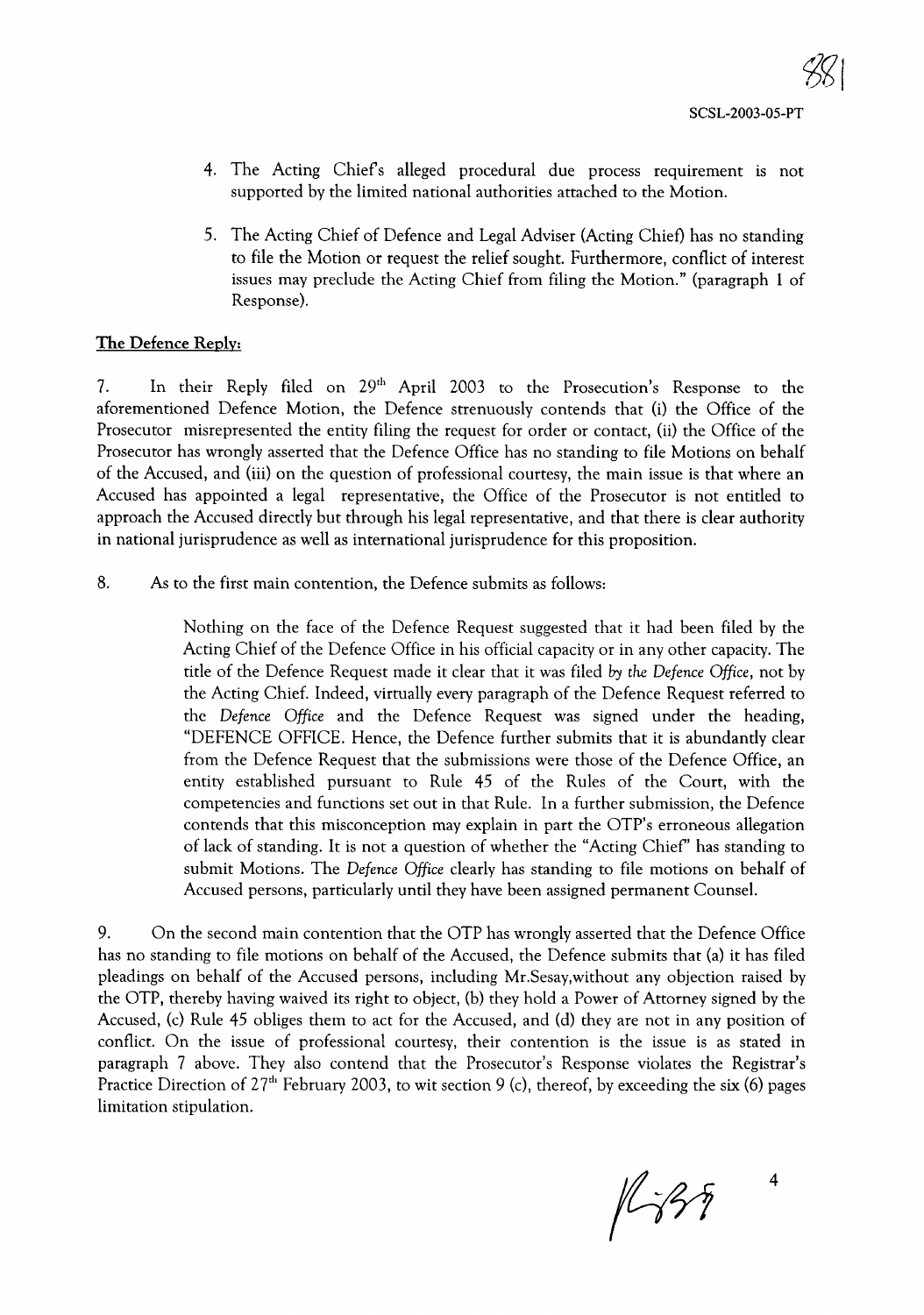10. As regards this last contention, I agree with the Defence and strongly urge the Office of the Prosecutor to be in reasonable compliance with the stipulation in future filings.

**HAVING EXAMINED** the Registrar's Confidential Report dated  $13<sup>th</sup>$  May 2003 on the subject matter of this Motion/ Request as requested by the Chamber on 1<sup>st</sup> May 2003;

### AND HAVING DELIBERATED AS FOLLOWS:

11. Pursuant to Article 16 of the Statute, the Registry shall be responsible for the administration and servicing of the Special Court; and the Registry shall consist of a Registrar and *such other staff as may be required (my emphasis).*

Further, Rule 45 of the Rules provides, *inter alia,* that,

"the Registrar shall establish, maintain and develop a Defence Office, for the purpose of ensuring the rights of suspects and Accused. The Defence Office shall be headed by the Special Court Principal Defender."

Further, the aforesaid Rule states that,

"the Defence Office shall, in accordance with the Statute and Rules, provide advice, assistance and representation to:

(ii) Accused persons before the Special Court"

12. According to Rule 54 of the Rules, at "the request of either party or of its own motion, a Judge or a Trial Chamber may issue such Orders, summons, subpoenas, warrants and transfer Orders as may be necessary for the purposes of an investigation or for the preparation or conduct of the trial."

13. Article 17 of the Statute sets out the Rights of the Accused including *inter alia,* the right

"not to be compelled to testify against himself or herself or to confess guilt."

As designated Judge, I take cognisance of Rule 44 (A) of the Rules which legitimises the professional standing of Defence Counsel in relation to a Suspect or an Accused by the mandatory requirement of the filing of a Power of Attorney at the earliest opportunity.

14. Convinced that the Special Court's regime of norms allows for some limited degree of judicial monitoring of the conduct of investigations by the Office of the Prosecutor as evidenced by Rules 42 and 43 of the Rules of the Court, two preliminary questions and one key question fall

 $1435$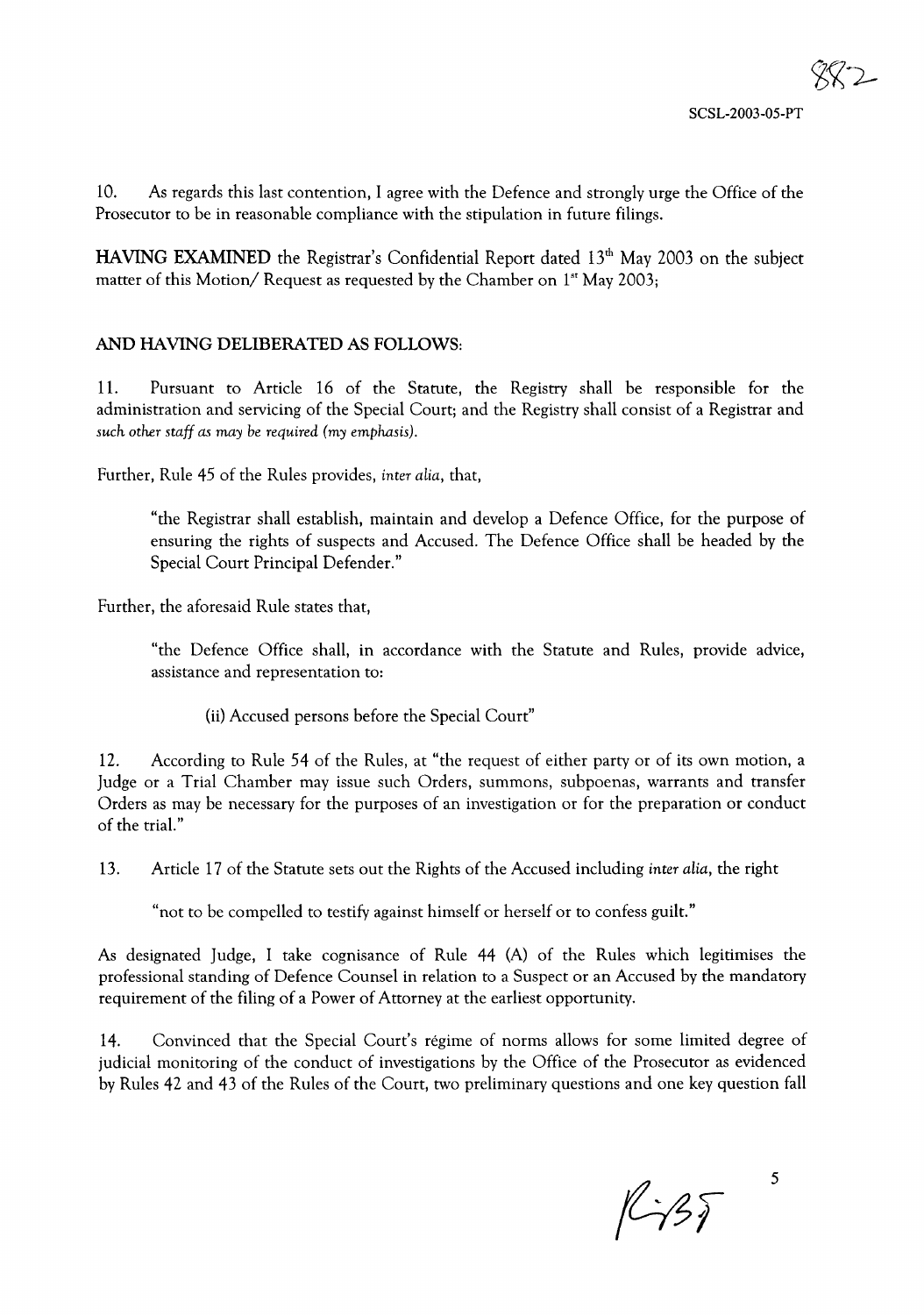to be judicially determined in resolving the instant dispute between the Defence Office and the Office of the Prosecutor. The preliminary questions are:

- 1. whether the Defence Office has *locus standi* in bringing the Motion;
- 2. whether, granted the Defence Office can properly file the Motion, the Motion is premature; and
- 3. whether, assuming the Motion is not premature, there was a breach of professional courtesy on the part of the OTP, to wit, that the OTP should have approached the Accused only through his legal representative (the Defence Office at the material time).

15. The key issue for determination is whether there exists under international law, practice, or within the parameters of universally recognised and accepted standards of justice a right in favour of counsel for an accused to require that contacts between his client and the Prosecution for the purposes of interviews be made only through him/her, and to interpose his subjective evaluation as to the propriety of the accused's choices, where such an accused has voluntarily and knowingly waived his right to the presence of Counsel at such interviews, such waiver being perceived by counsel as illogical and detrimental to the interests of the accused.

16. Addressing briefly the first of the preliminary questions for determination set out in paragraph 14 above from the perspective of my judicial appreciation of the cumulative effect of Articles 16 and 17 of the Statute and Rules 44 (A), 44 (B), 45, 54 of the Rules, let me make shortshrift of the Prosecution's argument by ruling straightaway that the Defence Office does have *locus standi* to file the instant Motion. The Power of Attorney issued to that Office reinforces this position. It is trite law that such an authority can only become extinguished by revocation or expiration. The premises underlying the Prosecution's submission that there is no such standing are, with all due respect, misconceived. The submission is, therefore, meritricious.

17. As regards the second issue, pursuant to the aforementioned Articles and Rules, the Defence can, during the conduct of the investigation phase, properly seek judicial intervention in favour of an accused if it appears that any of his or her rights guaranteed by Article 17 of the Statute of the Court is being, or is about to be, infringed. In the instant case, the relevant right is the right "not to be compelled to testify against himself or herself or to confess guilt." The Defence does not have to wait until the alleged damage is done. It can peremptorily invoke the jurisdiction of the Court to, as it were, nip in the bud, the perceived detriment.

18. It should be emphasized that, historically, the right not to incriminate oneself has acquired an inviolable sacrosanctity, having its juridical roots in antiquity as far back as Roman times. It is embodied in the Latin expression 'nemo *tenetur prodere seipsum',* translated 'no one should be compelled to betray himself in public'. Its doctrinal evolution under English law can be traced back to the 16<sup>th</sup> and 17<sup>th</sup> centuries at the time of the infamous and unpopular ecclesiastical Courts,

*(1) # } -7.5, 5* . 6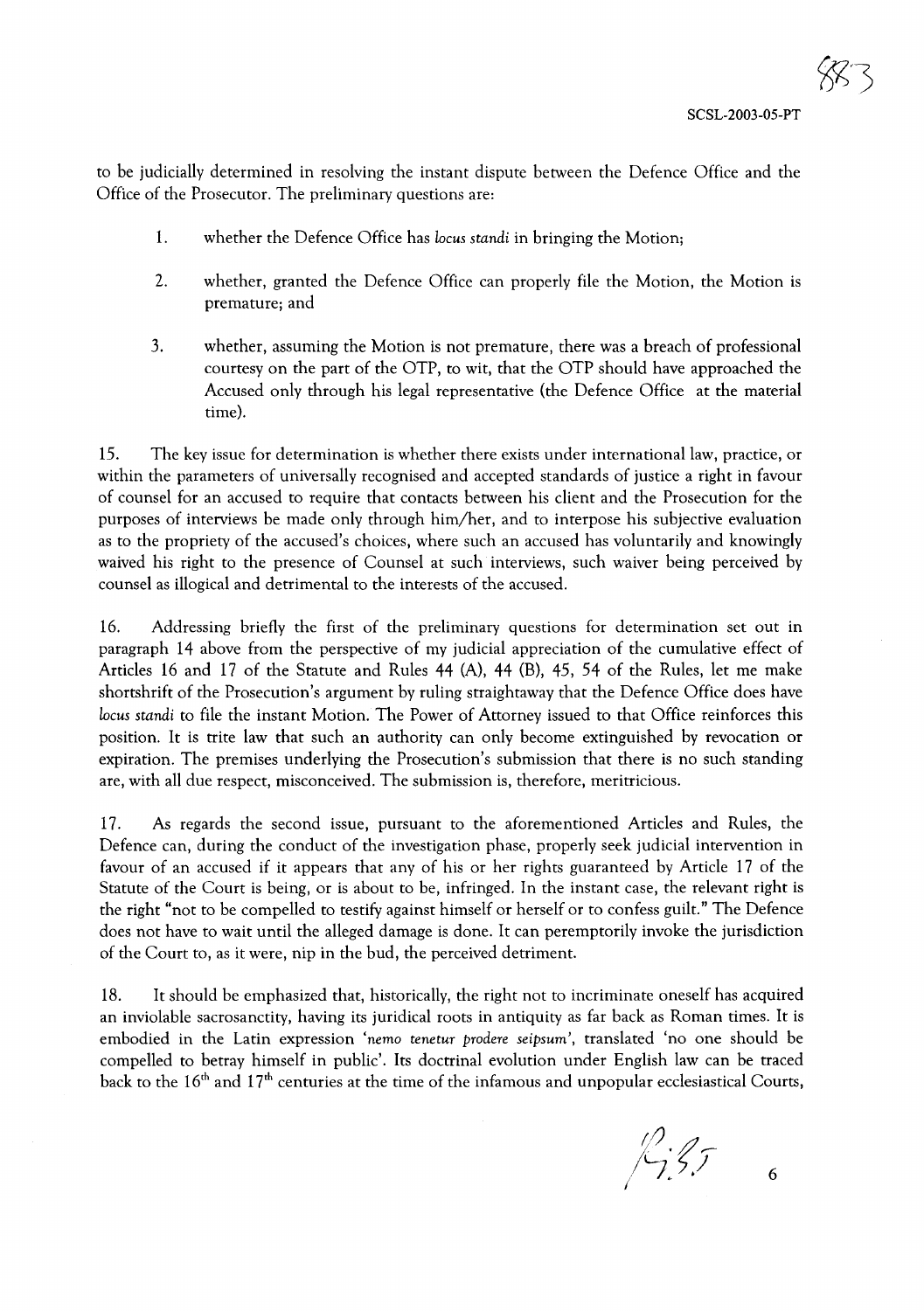the Star Chamber and the High Commission designed to suppress religious and political dissent $^{\rm l}$ . In its contemporary or modern context, the right *at the pre-trial phase as well as the trial phase* has always been a basic feature of the common law, now internationally acknowledged and recognized as a due process right of an accused inextricably linked with the presumption of innocence<sup>2</sup>: that an accused person has a right to remain silent before his or her accusers. Viewed from a different perspective, it is a limitation on police or prosecutorial authority to investigate crime. The implication is that there is no law enforcement or prosecutorial right in law to compel an accused person to provide the police and the Prosecution with answers to their questions. Where an accused decides to speak to a "person in authority" during the course of an investigation the law places the onus on the Prosecution to establish that the statement was made freely and voluntarily, without fear or promise of favour. It is, therefore, expected that where counsel for an accused person perceives, rightly or wrongly, that this fundamental right of his client is in jeopardy at the *pre-trial stage,* there is clearly a professional obligation to seek to protect it. Hence, the Defence Motion is not premature.

19. At this stage, I join the determination of the merits of the third preliminary issue with that of the key issue before me. I do so because there is, in my judgement, a logical nexus between both questions. The Defence contends that where an accused has appointed a legal representative, the OTP is only entitled to approach the accused through his or her legal representative and not directly, this being a matter of professional courtesy; and that any departure from this position constitutes a breach of professional ethics on the part of the OTP. The position is articulated in this way: that once an accused has been indicted, he is, therefore, in an adversarial position *vis-a* vis the OTP and for that purpose the accused has an appointed legal representative; and so a request for an interview with the accused should be transmitted to the accused through the Defence Office. Granted, ex *arguendo,* that such a professional courtesy exists, the critical question is whether it does vest a right in Counsel for the accused to interpose his subjective evaluation so as to limit the legal choices and options available to his client including those coming from the adversarial party.

20. I have meticulously reviewed the arguments advanced by both sides and also the textual and case-law authorities cited by learned Counsel for the Defence from both international jurisprudence and national jurisprudence. I fail to find any support from those citations for the proposition put forward by the Defence. It is indeed a novel proposition. More specifically, I have searched in vain for some authority to support the contention that where a person has been indicted and the adversarial process has begun, from that point onwards the indictee should only be approached through his legal representative. It is significant to note that the right to dispense with the presence of counsel inheres in the accused and so, consistent with my reasoning in paragraph 18 above, it should be emphasized as to the scope of the accused's right not to be compelled to incriminate himself that it is a key feature of modern criminal laws, national and

 $1457$ 

<sup>&</sup>lt;sup>1</sup> See Eileen Skinnider and Francess Gordon. " The Right to Silence: International Norms and Domestic Realities", A Paper presented at the Sino Canadian International Conference on the Ratification and Implementation of Human Rights Covenants, Beijing, October 2001, published by the International Centre for Criminal Law Reform and Criminal Justice Policy, Canada.

 $2$ Id.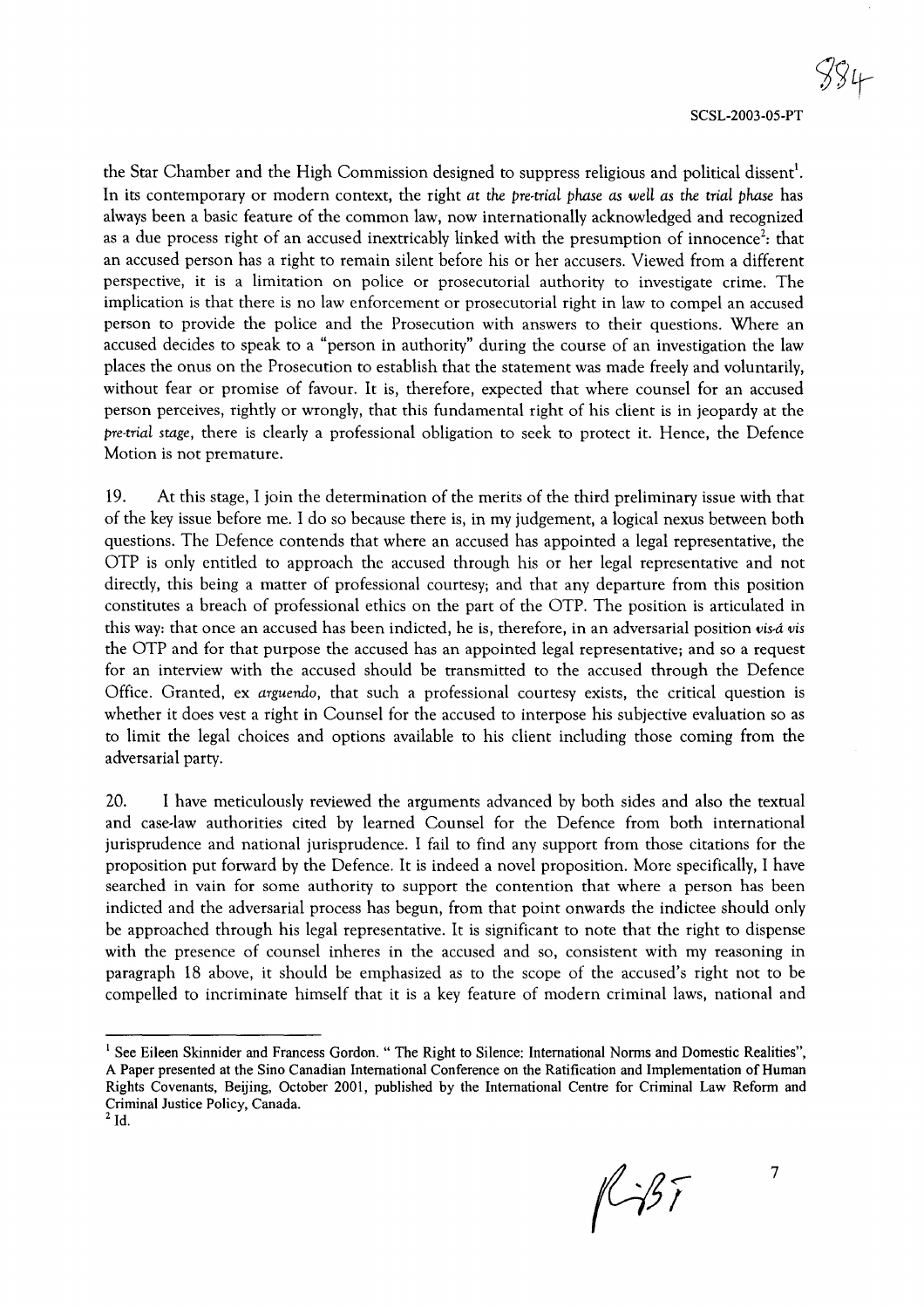international, and that the due process rights of the accused person are, generally, in constant conflict with the interests of the State and the international community in suppressing criminal conduct. Hence, the role of the courts to strive to achieve a balance between those competing rights. In this connection, the consistent judicial trend has been to acknowledge that the accused's right to *pre-trial silence* is not absolute. It is subject to certain limitations. In this respect, one major limitation arises from the practical circumstances of criminal investigations. It is that the right of a person not to incriminate himself when accused of crime does not preclude the police or the Prosecution from questioning him in the absence of his counsel even after the accused has exercised his right to counsel, as long as the police do not deny him his right to choose whether or not to speak to them<sup>3</sup>. To treat such a right as absolute would unduly burden investigations of criminal activities and render them inefficacious thereby undermining law enforcement capability to detect and investigate criminal conduct.

21. Finally, as regards the instant Motion by the Defence Office, it is necessary to focus on the issue of whether the waiver by the Accused herein of his right to have counsel present at the interviews with the OTP was voluntary and informed. This can only be determined objectively from the Confidential Report of the Registrar. In this regard, I have had the benefit of studying very closely the said Confidential Report of the Registrar dated 13<sup>th</sup> May 2003 made pursuant to the Order of this Chamber dated 1st May, 2003. Predicated upon the same, I find nothing therein to convince me that the waiver, on the part of the Accused, of his right to have counsel present at the interviews with the OTP was not voluntary and informed. By force of logic, a contrary factual finding would have vitiated the waiver in law.

# THEREFORE, BASED ON THE FOREGOING DELIBERATION, I HEREBY DENY THE MOTION OF THE DEFENCE ON THESE GROUNDS:

- 1. There is no right under international criminal law granted to counsel for an accused person, who has voluntarily and knowingly waived his right to the presence of counsel at an interview between the accused and the Prosecution, to interpose his judgement to prevent the continuation of the interview on the basis of counsel's professional evaluation that the accused has made illogical choices detrimental to his interests.
- 2. The right not to be compelled to incriminate oneself is not an absolute right; it can be derogated from where an accused voluntarily and knowingly waives his right to legal protection of the said right.
- 3. That the waiver by the Accused herein of his right to have counsel present at the said interviews was voluntary and informed.

CONSEQUENTIALLY, the Interim Order to Temporarily Cease any Questioning of the Accused of the Special Court in this matter dated 30<sup>th</sup> April 2003 is hereby revoked.

 $3$  Id.

 $f\rightarrow\mathcal{B}$